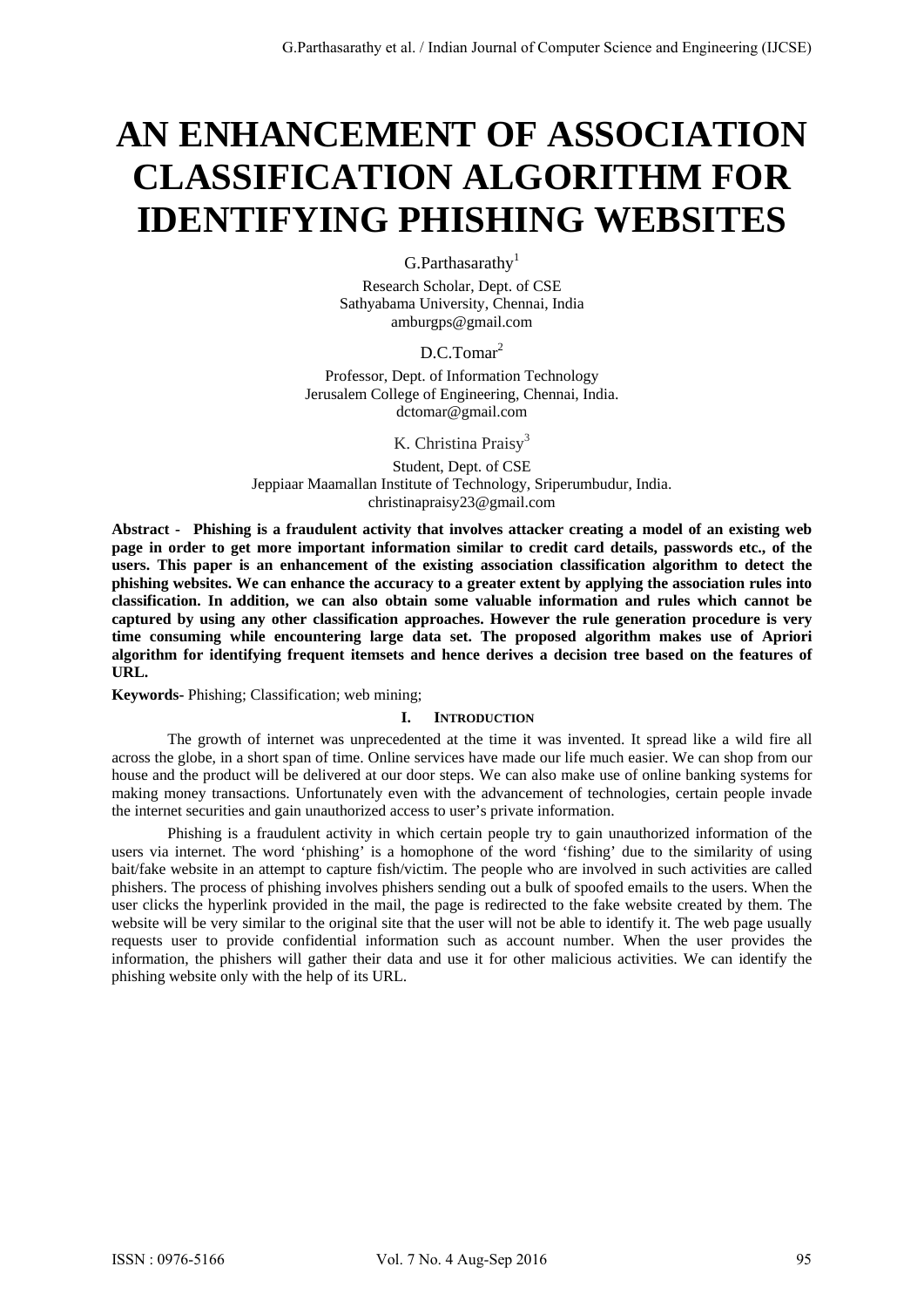

Figure 1 Phishing attack countries ranked.

The above figure 1 depicts the top countries which are under the threat of phishing attacks in terms of volume of attack. The US is ranked first among the countries targeted by phishers. India is ranked fourth in the phishing attacks.

The detection of phishing can be achieved by either increasing user awareness or using software based detection. Although there are several software detection techniques that address the problem of phishing detection, phishing has become more and more complicated and sophisticated, and can bypass the filter set by anti-phishing techniques [14]. Phishtank is a website that holds the list of phishing websites. It contains the list of blacklisted websites which are either active or inactive. An important factor for the effectiveness of a blacklist [15] is its coverage. The coverage specifies how various phishing pages on the Internet are incorporated in the list. A new issue is the excellence of the list. The excellence indicates how several non-phishing sites are incorrectly incorporated into the directory for each incorrect entry; the user experiences a false warning when he/she visits a legal site, undermining his/her trust in the usefulness and correctness of the result.

In this article we target on classifying websites based on the features of URL. We make use of Apriori algorithm to identify frequent itemsets. Here the itemsets are the features of the URL. Then a decision tree is formed which is used for classifying the websites into legitimate website or not. This method simplifies the use of association classification algorithm to derive association rules yet it is more effective than the previous approaches.

#### **II. RELATED WORK**

Many anti-phishing techniques have been adopted for efficient detection of phishing websites. Some approaches involve preventing such emails from reaching the victims. It involves anti-spam techniques for filtering and content analysis. Microsoft and Yahoo have also defined e-mail authentication protocols (i.e., Sender ID [1] and DomainKeys [2]) which can be used to verify if a received e-mail is authentic. The main disadvantage of these solutions, however, is that they are currently not used by the majority of Internet users. Another existing approach is Blacklisting. In this method a database with the URLs of phishing websites is maintained. It is a time consuming process since it involves collecting feedback about those sites. Websites such as Phish tank [3] and netcraft [4] contain blacklisted websites. Drawback of this approach is its inability to detect newly created phishing sites.

Client side software such as SpoofGuard and PwdHash are also available. SpoofGuard [5] looks for abnormal URLs in the web pages and raises alert. PwdHash [6, 7] creates domain specific passwords which will be useless when they are submitted to a different domain (e.g. a password for www.gmail.com will be different when submitted to www.phishmail.com). Our approach focuses on using server side programming to detect phishing websites. The advantage that the server side programming has over client side is that by installing single software in the server, thousands of clients can be beneficed. Whereas client side software must be installed in each and every system to offer protection. Hence the latter approach is followed by most of the professionals.

Data mining is the latest approach for detecting phishing sites. In Heuristic-based methods, some features are extracted from the websites which are then classified as either phishy or legitimate, the accuracy depends on features selected. Detailed study on Feature Extraction or Feature Selection for Text Classification to identify a Phishing mail is also an approach for classification. Another approach proposed, utilizes CANTINA (Carnegie Mellon Anti-phishing and Network Analysis Tool) [8] for detection of phishy websites using the concepts of information retrieval measures such as content based techniques. In the existing approach [9], association classification algorithms such as Naive Bayes Classifier, decision tree based J48 algorithm, Meta classifiers AdaBoost and Random Forest were used.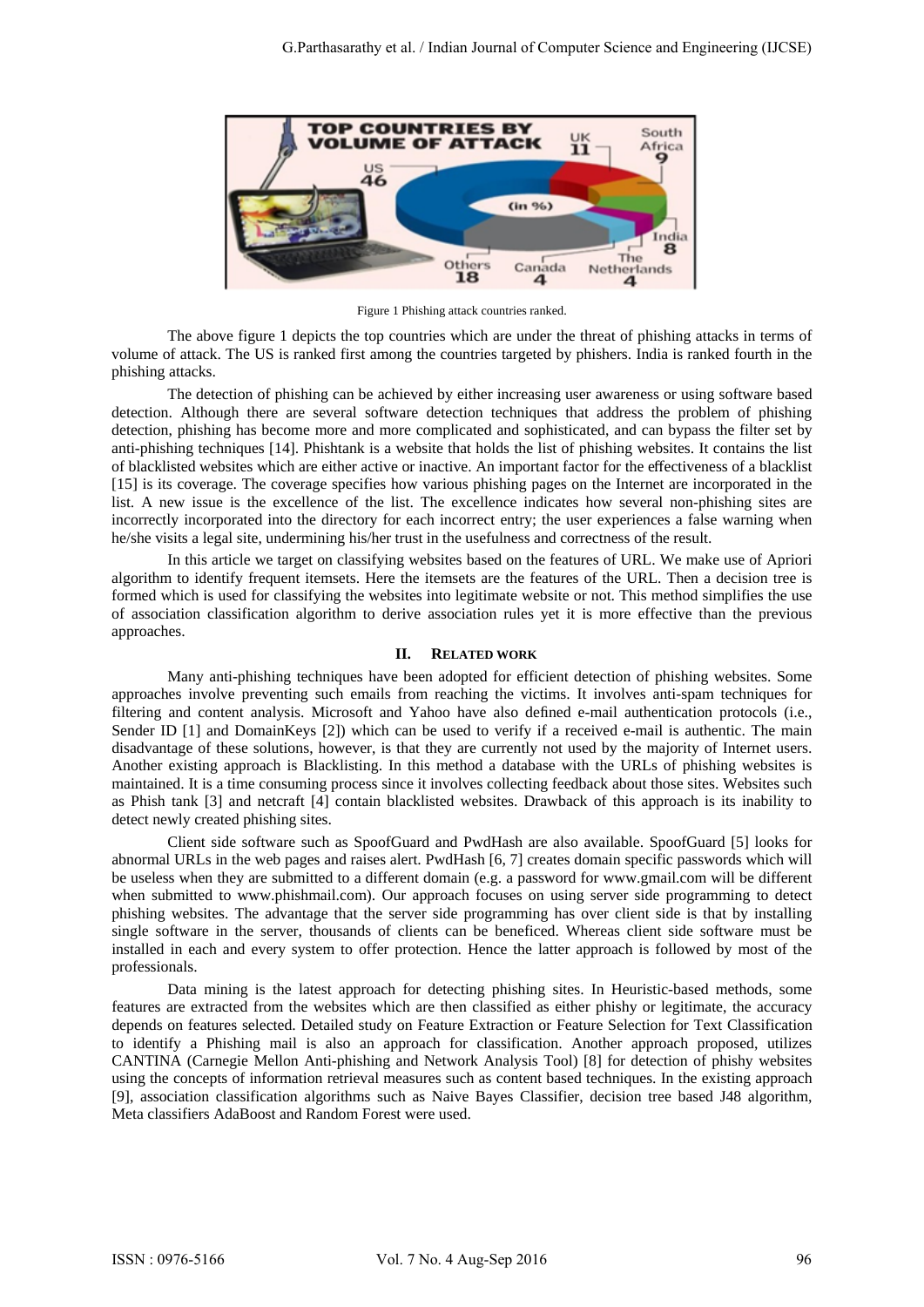| <b>Methods</b>               | <b>False positives</b> | <b>Zero day attacks</b> | <b>Fake interface attack</b> | <b>Slow response time</b> |
|------------------------------|------------------------|-------------------------|------------------------------|---------------------------|
|                              |                        |                         |                              |                           |
| <b>Blacklist</b>             | N <sub>o</sub>         | Yes                     | N <sub>0</sub>               | No                        |
| <b>Heuristics</b>            | <b>Yes</b>             | May be                  | N <sub>0</sub>               | May be                    |
| User polling                 | Yes                    | Yes                     | Yes                          | May be                    |
| Third-party<br>certification | N <sub>0</sub>         | N <sub>0</sub>          | Yes                          | May be                    |

Table 1. A comparison of the existing systems used to detect phishing websites:

# **III. PHASES OF PHISHING**

The phishing cycle has 3 main phases [17]. At first, the phisher creates a phishing website similar to the original one. Then he does phishing by transfer the numerous emails to unsuspecting users. The phisher attempts to persuade the reader to visit the web page whose link has been included in the email. While the client "bites" on the phish, the hyperlink in the mail expresses the user to the phishing website which is planned to be same or identical to the legitimate destination site. The phish said to be successful when users enter their confidential information on the phishing page which is then leaked to the phisher. At a later time, the phisher may try to develop the secret data by opening accounts, sending money, or making purchases using the captured data. Sometimes the phisher will just act as a middleman who put up for sale the data to other illegal users.

# *3.1 THE PHISH*

The phishing life cycle begins with a corpus email that tries to induce the reader to monitor the website link incorporated in the email. This phase of phishing is similar to fishing. As a replacement for using a fishing attract and procession to fetch a fish, a phisher throw away several emails in hopes that a small number of readers will "bite" at the email lure by monitoring the link to the phishing website incorporated in the mail. The email is designed to look like a legitimate email and will contain a company logo of an admired financial organization and a return address of the valid company. The website hyperlink in the mail will also seem to be valid at first look. The phisher wants the attract to be as valid as possible so that the victim will "bite". Usually the phishing email will attempt to induce the reader to visit the integrated website in order to modify certain account data or to avoid termination of account. Many such methods are used, but the majority attempt to encourage the reader that imperative action is necessary and kill upon sentiment such as importance, account disruption, or account killing.

# *3.2THE BITE*

The bite occurs when the sufferer clicks on the hyperlink in the mail and depart to the phishing website. The phishing website will look same or much related to the legitimate website which it is attempting to imitate. It is critical for the website to look legitimate so that the users will not believe that the page is unoriginal. frequently the genuine page is basically reproduction and hosted somewhere else so the phishing page having all of the correct styles and information of the genuine website. Logos, keywords, and still protection notices are found on phishing sites to create the client accept as true that the site is genuine. Once the user watches the phishing website and accepts that the page is legitimate since it resembles the legitimate site, then the phisher can demand personal data. It is a critical step for the phisher to first develop and trust so that the user thinks that the page is legitimate. If there are any misspellings, old-fashioned images, or other doubtful datat then the user may think twice about entering sensitive data.

# *3.3THE CATCH*

 Once the user has visited the phishing webpage and gets convinced that the webpage is familiar and genuine, then the phisher will request the top secret data from the user. Often there is a user login and password sector in the webpage that needs a username and password from the user. Occasionally a phishing page will request for other top secret data such as account numbers, pins, social security numbers, date of birth, etc. Once the user divulges this data it is stored in a database on the phishing server, or emailed to the phisher's email address, or transfer to a chat room. After the data is submitted the user will obtain an fault message, return to the phishing login box with the impression that not anything happened, or be redirected to the legitimate website. It will show to the user that not anything has happened even though some data has been escaped. Obviously the phisher doesn't would like the user to identify that they have just divulged their secrete data. Phishers collect the secrete data and then either attempt to exploit the data by sending funds, making purchases, etc. or they trade the data to third party frauds to exploit [2]. Underground internet chat rooms are general meeting areas where the phishers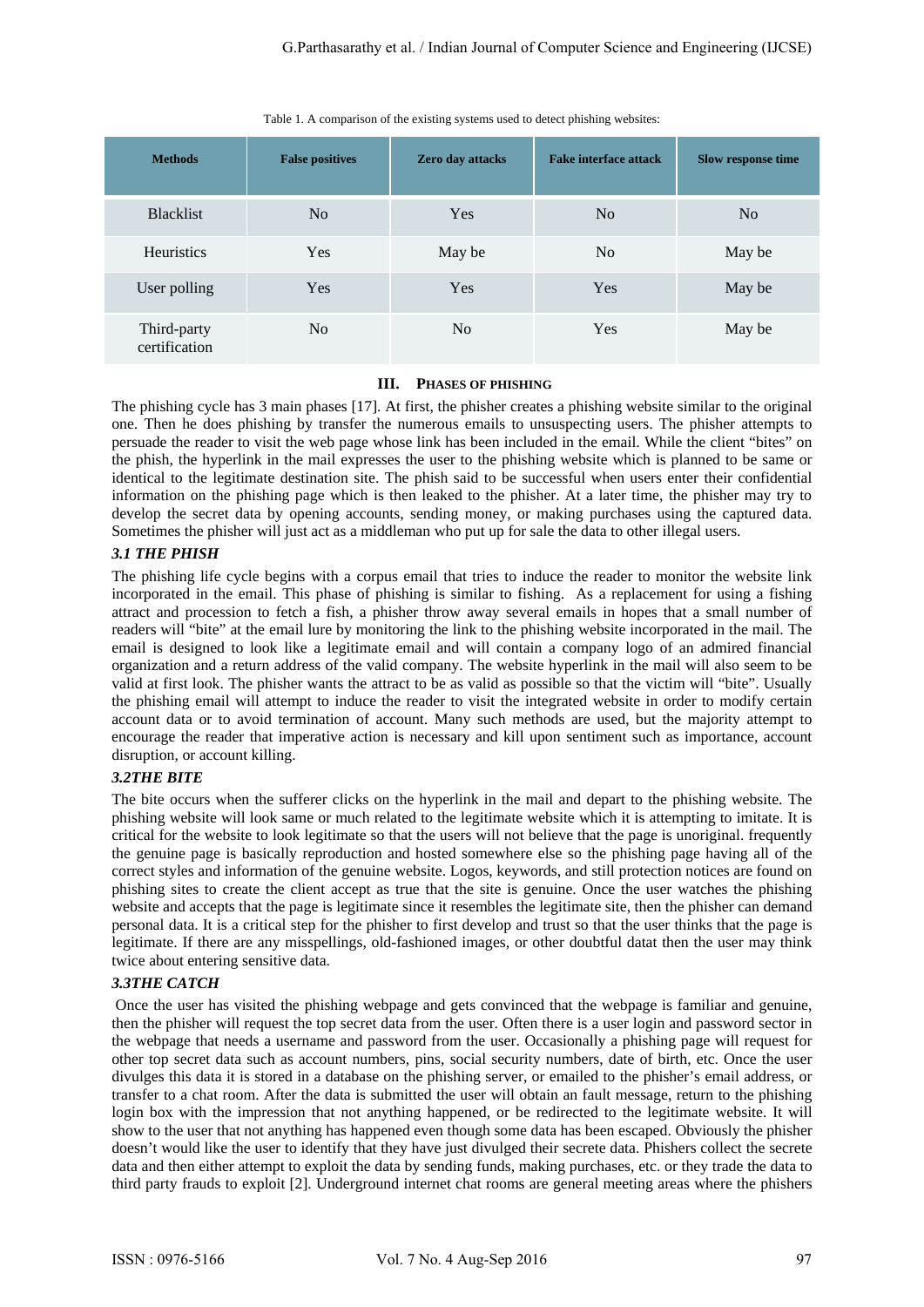can trade confidential data to parties interested. Phishing sites are live for a very short period before they are discovered and shutdown. Most sites are live for as a few hours to as extended as a few days [12]. Generally the website will be reported and confirmed phishing. Then the ISP will remove the phishing website. But it is hard to delete the website or prosecute the phisher if the website is hosted in a foreign country due to the differing laws and jurisdiction. Normally the financial institutions will reimbursement the lost currency from customers as it is easier and costs less than finding and prosecuting the criminals.

#### **IV. TECHNIQUES OF DETECTING PHISHING WEBSITES**

Phishers create an exact replica of the original website. Hence it is not possible to detect phishing websites visually. We make use of some of the important features of URL to make this possible.

| Serial<br>No.  | <b>Behavior</b>              | Method                                                                                                                                                                                                                                                                                  |
|----------------|------------------------------|-----------------------------------------------------------------------------------------------------------------------------------------------------------------------------------------------------------------------------------------------------------------------------------------|
| 1              | With IP address              | The main aim of phishers is to gain lot of money with no investment and they<br>will not invest to buy domain names for their fake website. Most phishing<br>websites contain IP address as their domain name. If IP address is used in the<br>domain name, then it is a phishing site. |
| 2              | With URL size                | Legitimate websites do not have URL of more than 75 characters.                                                                                                                                                                                                                         |
| 3              | Having @ symbol              | Websites having @ symbol in its URL are considered to be phishy.                                                                                                                                                                                                                        |
| $\overline{4}$ | Double slash                 | URLs containing double slash are used for redirecting. Hence they are phishy in<br>nature.                                                                                                                                                                                              |
| 5              | Using dash                   | Legitimate websites do not use dash in its URL.                                                                                                                                                                                                                                         |
| 6              | Having sub domain            | Legitimate Websites use only domain generally up to two levels. Websites<br>having more than 3 dots do it to include more domains within a domain.                                                                                                                                      |
| $\tau$         | Usage of SSL socket<br>layer | Legitimate websites use SSL socket layer every time sensitive information is<br>transferring. Sites not including this can be categorized as Phishing Websites.                                                                                                                         |
| 8              | Port                         | Phishing Websites make use of some port numbers like 82, and therefore port<br>scanning can help in identifying websites which are phishy.                                                                                                                                              |
| 9              | HTTPs token                  | The HTTPs presence on websites during transfer is a clear measure of<br>authenticity. Phishing websites don't use HTTPs.                                                                                                                                                                |
| 10             | Request URL                  | In legitimate websites, objects within same domain are linked to the same<br>domain, once the <src> tag is known, however in Phishy websites; it has been<br/>observed that objects are from different domains.</src>                                                                   |
| 11             | Redirect                     | If the numbers of redirects are more than three, then website can be classified as<br>Phishing Website.                                                                                                                                                                                 |
| 12             | Web traffic                  | If the website is either having no traffic or limited, then it can be classified under<br>Phishing Website.                                                                                                                                                                             |
| 13             | Age of domain                | Legitimate websites have an age of six months; websites with more than this age<br>can be classified as Phishy.                                                                                                                                                                         |
| 14             | Page rank                    | Phishing websites will have low page rank due to lack of links pointing to them.                                                                                                                                                                                                        |
| 15             | Abnormal URL                 | This feature is extracted from Whois Database[10], Legitimate website's main<br>identity is in the URL                                                                                                                                                                                  |
| 16             | Nil anchor                   | Nil anchors denote that the page is linked with none. The value of the href<br>attribute of tag will be null. The values that denote nil anchor are about: blank,<br>javascript:; JavaScript:, void(0),#.                                                                               |
| 17             | Foreign anchor               | An anchor tag contains href attribute whose value is a url to which the page is<br>linked with. If the domain name in the url is not similar to the domain in page url<br>then it is called as foreign anchor.                                                                          |

TABLE 2. SOME OF THE FEATURES OF THE URL OF THE PHISHING WEBSITE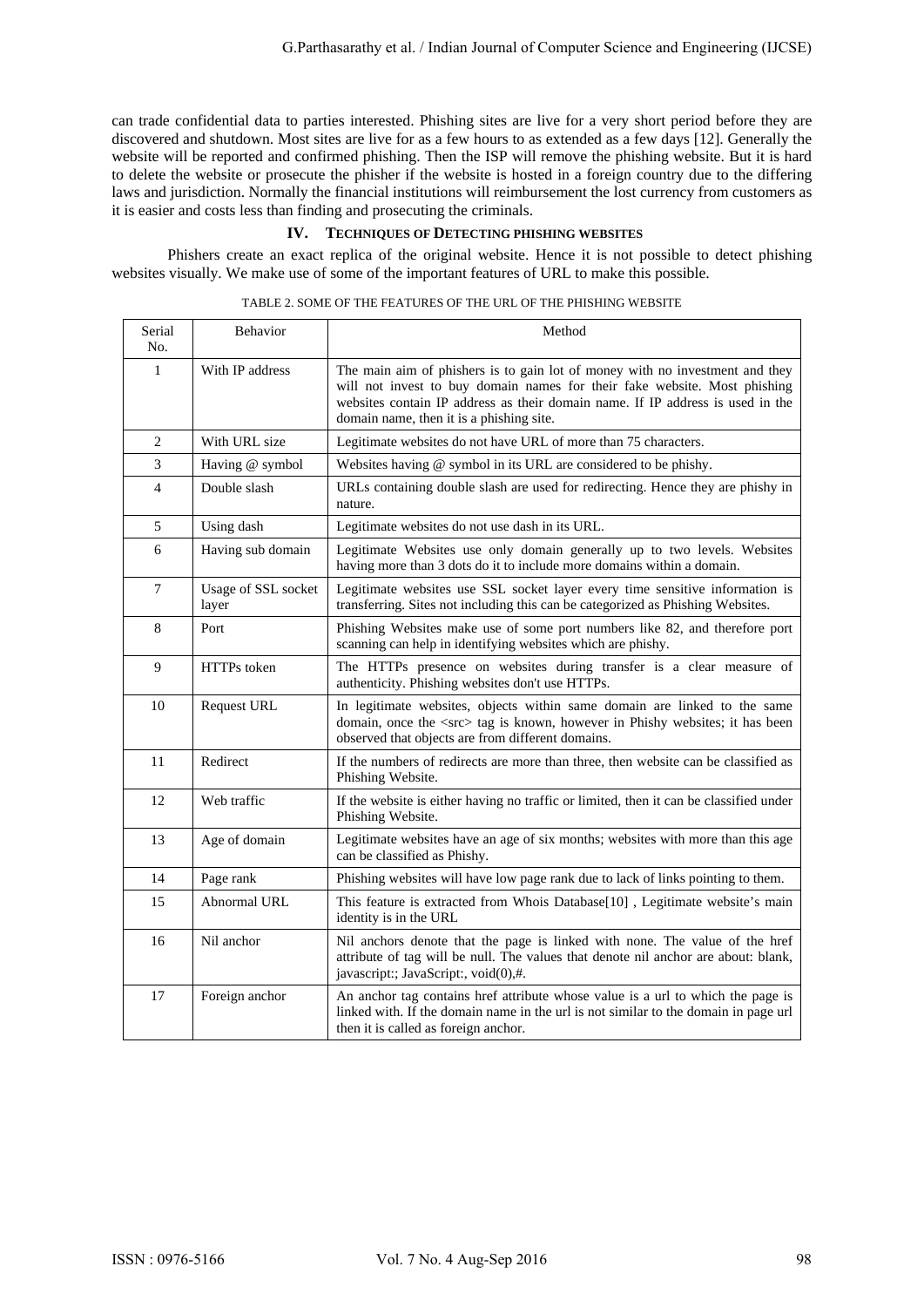# **V. PROPOSED SYSTEM**



Figure 2. Overview of Detecting Phishing websites

# *A. Apriori algorithm:*

Apriori Algorithm Association rule generation is divided into two steps:

- 1. First, minimum support is applied to find all frequent itemsets in a database.
- 2. Second, these frequent itemsets and the minimum confidence constraint are used to form rules.

After finding all frequent itemsets in a database, it becomes very difficult as the process involves searching all possible itemsets (item combinations). The set containing possible itemsets is the power set over I and has size 2n 1 (which excluds the empty set as it is not a valid itemset). Even though the size of the powerset grows exponentially with the number of items n in I, efficient search is possible using the downward-closure property of support (also called anti-monotonicity). It guarantees that for a frequent itemset, all its subsets are frequent. It also guarantees that for an infrequent itemset, all its supersets are also infrequent. Exploiting this particular property, efficient algorithms (e.g., Apriori and Eclat) can find all frequent itemsets. Apriori Algorithm Pseudocode procedure Apriori (T, minSupport) //T is the database and minSupport is the minimum support  $L1=$ frequent items; for  $(k= 2; Lk-1] =; k++)$  Ck= candidates generated from Lk-1 //that iscartesian product Lk-1 x Lk-1 and eliminating any k-1 size itemset that is not //frequent for each transaction t in database do #increment the count of all candidates in Ck that are contained in  $t$  Lk = candidates in Ck with minSupport //end for each//end for return ; As it is common in association rule mining, given a set of itemsets (for instance, sets of retail transactions, each listing individual items purchased), the algorithm attempts to find subsets which are common to at least a minimum number C of the itemsets. Apriori uses a "bottom up" approach. In this approach frequent subsets are extended one item at a time. This step is known as candidate generation. Then groups of candidates are tested against the data. When no further successful extensions are found the algorithm is terminated.

# *B. Decision tree algorithm:*

The leaf nodes in a decision tree will contain the class name. A non-leaf node must be a decision node. The decision node is an attribute test. Each branch to another decision tree is a possible value of the attribute. ID3 uses information gain to decide which attribute goes into a decision node. The advantage of learning a decision tree is that a program, rather than a knowledge engineer, elicits knowledge from an expert.

ID3 is based off the Concept Learning System (CLS) algorithm. The basic CLS algorithm over a set of training instances C:

Step 1: If all instances in C are positive, then create YES node and halt.

If all instances in C are negative, create a NO node and halt.

Otherwise select a feature, F with values v1, ..., vn and create a decision node.

Step 2: Partition the training instances in C into subsets C1, C2, ..., Cn according to the values of V.

Step 3: apply the algorithm recursively to each of the sets Ci.

Note, the trainer (the expert) decides which feature to select.

ID3 improves on CLS by adding a feature selection heuristic. ID3 searches through the attributes of the training instances and extracts the attribute that best separates the given examples. If the attribute perfectly classifies the training sets then ID3 stops; otherwise it recursively operates on the n (where n = number of possible values of an attribute) partitioned subsets to get their "best" attribute. The algorithm uses a greedy search, that is, it picks the best attribute and never looks back to reconsider earlier choices.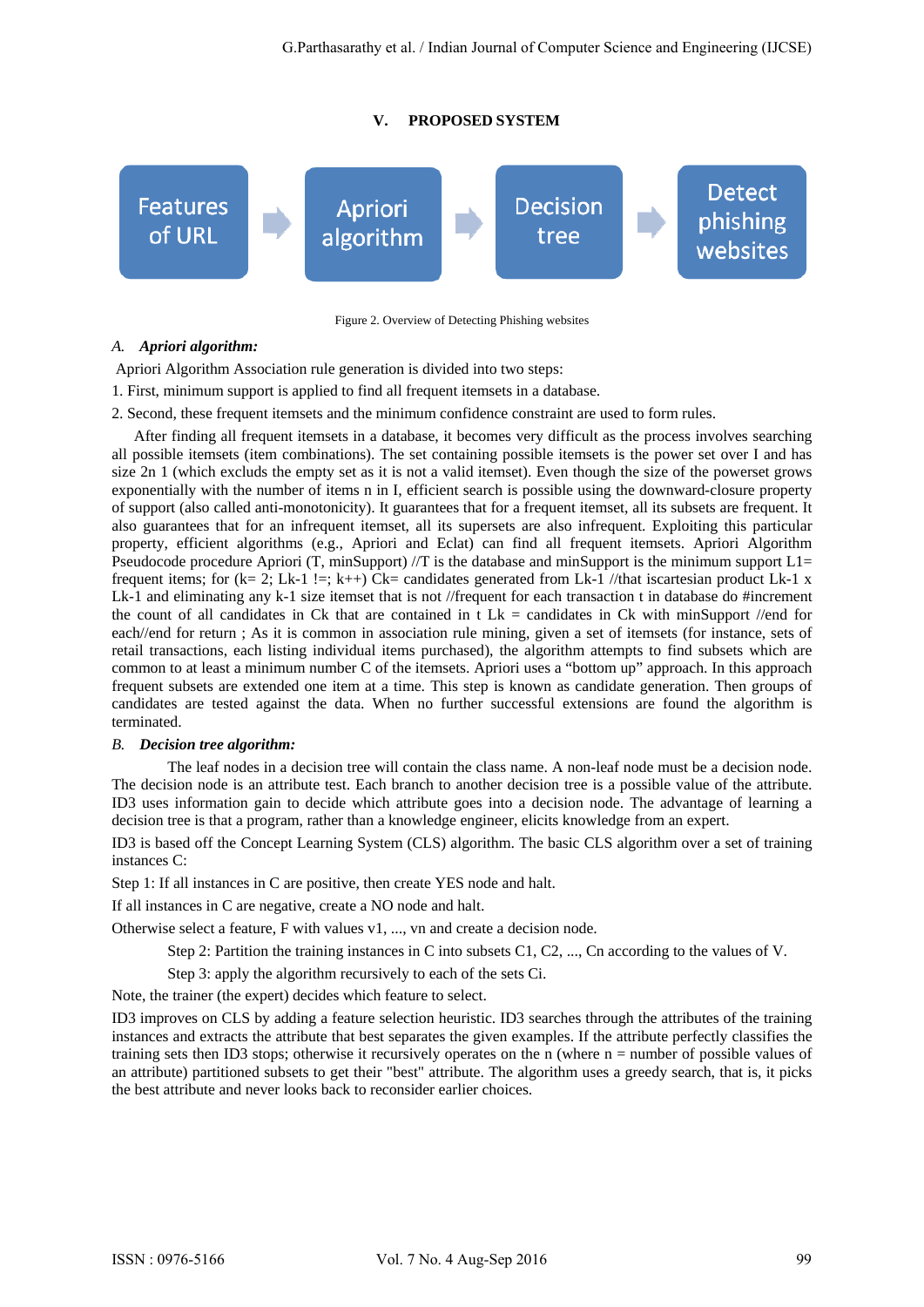

Figure 3 Architecture of Detecting Phishing websites

When user tries to access a webpage, the server extracts the URL and checks if it is blacklisted in the database it maintains. If it is blacklisted, it is reported to the user. And if the site is Whitelisted, access is granted. This will avoid running the proposed algorithm every time user visits the site and hence reduces time complexity. The proposed algorithm focuses only on the websites which are not present in the lists or those sites which are newly created.

 Data is preprocessed using the proposed algorithm. For deriving a decision tree, several features of blacklisted URL are collected and ID3 algorithm is applied.

# **VI. EXPERIMENT AND RESULT**

#### *A. Feature extraction:*

Features of the url were extracted from various websites such as Phishtank and Netcraft. They were stored in a database for easier access and retrieval. Other features such as url length, presence of @ symbol etc., were calculated using a simple python program.

#### *B. Association algorithm:*

Apriori algorithm is used for association classification. It gave important association rules based on the features of url. The algorithm makes use of number of occurrence of the features and minimum support and confidence. The minimum support is based on the probability of a feature having an effect on the url being a phishing website.